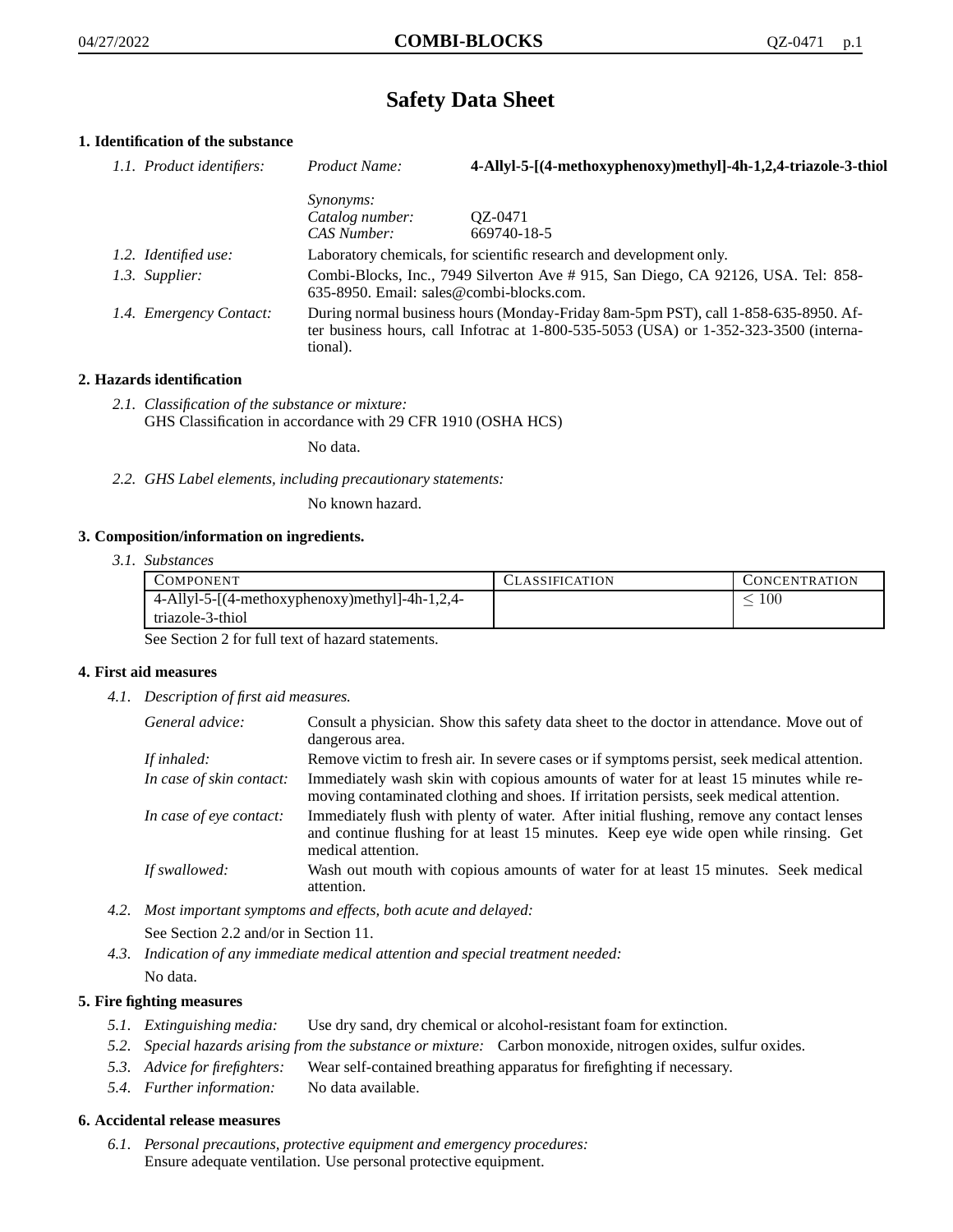- *6.2. Environmental precautions:*
	- Should not be released into the environment. See Section 12 for additional ecological information.
- *6.3. Methods and materials for containment and cleaning up:* Sweep up or vacuum up spillage and collect in suitable container for disposal.
- *6.4. Reference to other sections:* Refer to protective measures listed in Sections 8 and 13.

# **7. Handling and storage**

- *7.1. Precautions for safe handling:* Avoid contact with skin and eyes. Avoid inhalation of vapour or mist. Keep away from sources of ignition - No smoking. Take measures to prevent the build up of electrostatic charge. For precautions see section 2.2.
- *7.2. Conditions for safe storage, including any incompatibilities:* Store refrigerated. Keep container tightly closed in a dry and well-ventilated place. Containers which are opened must be carefully resealed and kept upright to prevent leakage.
- *7.3. Specific end use(s):* Laboratory chemicals, for scientific research and development only.

## **8. Exposure Controls / Personal protection**

*8.1. Control parameters:*

*Components with workplace control parameters:* Contains no substances with occupational exposure limit values. *8.2. Exposure controls:*

*Appropriate engineering controls:* Ensure that eyewash stations and safety showers are close to the workstation location. Ensure adequate ventilation, especially in confined areas.

*Personal protective equipment:*

| Eye/face protection:    | Wear appropriate protective eyeglasses or chemical safety goggles as described by OSHA's<br>eye and face protection regulations in 29 CFR 1910.133 or European Standard EN166.                                                                                                                                         |
|-------------------------|------------------------------------------------------------------------------------------------------------------------------------------------------------------------------------------------------------------------------------------------------------------------------------------------------------------------|
| Skin protection:        | Handle with gloves. Gloves must be inspected prior to use. Use proper glove removal<br>technique (without touching glove's outer surface) to avoid skin contact with this product.<br>Dispose of contaminated gloves after use in accordance with applicable laws and good<br>laboratory practices. Wash and dry hands |
| <b>Body Protection:</b> | Complete suit protecting against chemicals, Flame retardant antistatic protective clothing.,<br>The type of protective equipment must be selected according to the concentration and<br>amount of the dangerous substance at the specific workplace.                                                                   |
| Respiratory protection: |                                                                                                                                                                                                                                                                                                                        |

Control of environmental exposure: Prevent further leakage or spillage if safe to do so. Do not let product enter drains.

#### **9. Physical and chemical properties**

*9.1. Information on basic physical and chemical properties*

| (a)     | Appearance:                                   | No data  |
|---------|-----------------------------------------------|----------|
| (b)     | Odour:                                        | No data  |
| (c)     | Odour Threshold:                              | No data  |
| (d)     | pH:                                           | No data  |
| (e)     | Melting point/freezing point:                 | No date. |
| (f)     | Initial boiling point and boiling range:      | No data  |
| (g)     | Flash point:                                  | No data  |
| (h)     | Evaporatoin rate:                             | No data  |
| (i)     | Flammability (solid, gas):                    | No data  |
| (j)     | Upper/lower flammability or explosive limits: | No data  |
| (k)     | Vapour pressure:                              | No data  |
| (1)     | Vapour density:                               | No data  |
| (m)     | Relative density:                             | No data  |
| (n)     | Water solubility:                             | No data  |
| $\circ$ | Partition coefficient: n-octanol/water:       | No data  |
| (p)     | Auto-ignition:                                | No data  |
| (q)     | Decomposition temperature:                    | No data  |
| (r)     | Viscosity:                                    | No data  |
| (s)     | Explosive properties:                         | No data  |
| (t)     | Oxidizing properties:                         | No data  |